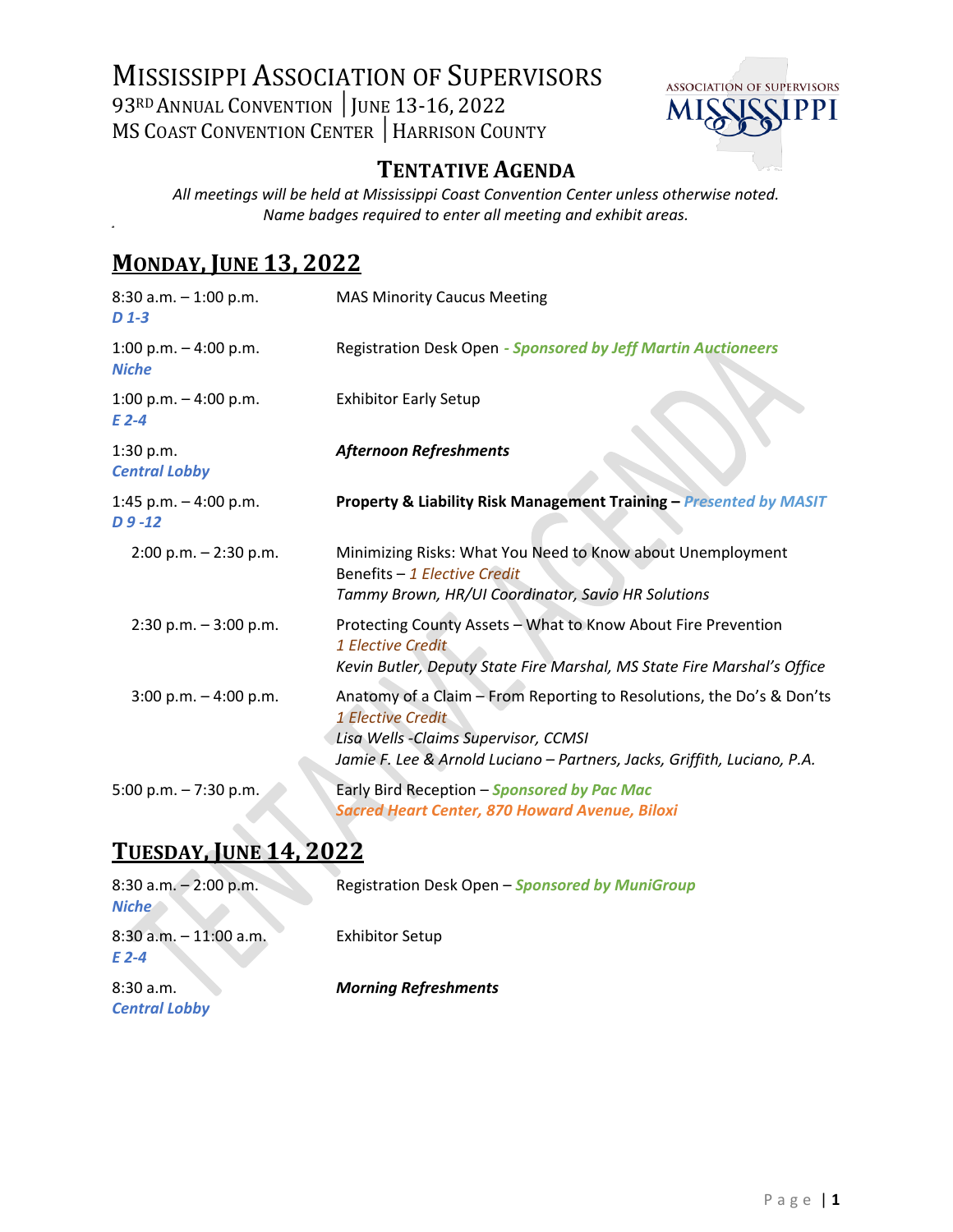# MISSISSIPPI ASSOCIATION OF SUPERVISORS 93RD ANNUAL CONVENTION | JUNE 13-16, 2022 MS COAST CONVENTION CENTER | HARRISON COUNTY



#### **TENTATIVE AGENDA**

*All meetings will be held at Mississippi Coast Convention Center unless otherwise noted. Name badges required to enter all meeting and exhibit areas.*

# **TUESDAY, JUNE 14 CONT'D**

| $9:00$ a.m. $-11:30$ a.m.<br>$D9 - 12$   | <b>OPENING GENERAL ASSEMBLY - 2 Elective Credits</b>                                                                                                                                                                       |
|------------------------------------------|----------------------------------------------------------------------------------------------------------------------------------------------------------------------------------------------------------------------------|
| $9:00$ a.m. $-10:00$ a.m.                | <b>New Law: MS Medical Cannabis Act</b><br>Kris Jones - Director of OGIV, MS Department of Health<br>David Caldwell - Senior Attorney, MS Department of Revenue                                                            |
| $10:00$ a.m. $-11:30$ a.m.               | <b>New Law:</b> County Policy Recognition Award Presentation<br>Tate Reeves, Governor<br>Delbert Hosemann, Lieutenant Governor<br>Philip Gunn, Speaker of the House<br>Larry Byrd, Representative<br>David Parker, Senator |
| 11:30 a.m. $-3:00$ p.m.<br>$E$ 2-4       | <b>Exhibit Hall Open</b>                                                                                                                                                                                                   |
| 11:30 a.m. $-$ 1:00 p.m.<br>$E$ 2-4      | Lunch on Exhibit Hall Floor                                                                                                                                                                                                |
| 1:00 p.m. $-3:00$ p.m.                   | <b>CONCURRENT EDUCATION CLASSES:</b>                                                                                                                                                                                       |
| 1:00 p.m.<br>$D$ 1-3                     | <b>New Laws:</b> 2022 Legislative Session Recap - 1 Elective Credit<br>Steve Gray, Director of Governmental Affairs, MAS                                                                                                   |
| 1:00 p.m.<br>$D$ 4-6                     | Basic County Finance & Leveraging Use Tax - 1 Core Credit<br>Warren Greenlee - Attorney, Young Law Group                                                                                                                   |
| 1:45 p.m.<br><b>Central Lobby</b>        | <b>Afternoon Refreshments</b>                                                                                                                                                                                              |
| 2:00 p.m.<br>$D1-3$                      | Hear from your Local & Private Committee Chair - Learn More about<br>the Committees - 1 Elective Credit<br>Chad McMahan, MS State Senate, Chair<br>Manly Barton, MS House of Representatives, Chair                        |
| 1:00 p.m. $-$ 3:00 p.m.<br><b>C</b> Hall | <b>Guest Activity: Canvas Painting Class</b><br>Must be pre-registered to participate.                                                                                                                                     |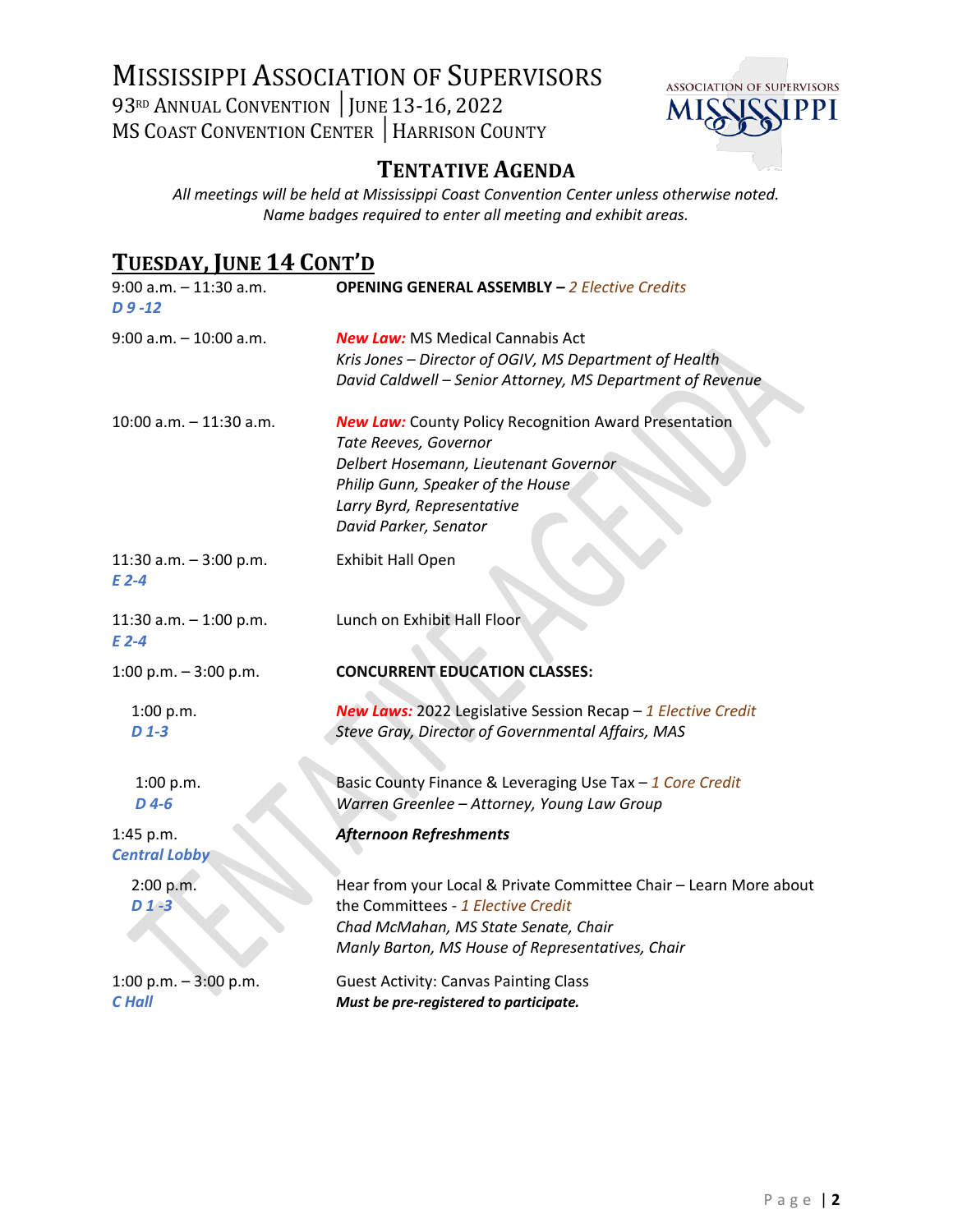# MISSISSIPPI ASSOCIATION OF SUPERVISORS 93RD ANNUAL CONVENTION | JUNE 13-16, 2022 **MS COAST CONVENTION CENTER | HARRISON COUNTY**



### **TENTATIVE AGENDA**

*All meetings will be held at Mississippi Coast Convention Center unless otherwise noted. Name badges required to enter all meeting and exhibit areas.*

#### **WEDNESDAY, JUNE 15, 2022**

| $7:30$ a.m. $-9:00$ a.m.<br>$E$ 2-4     | Breakfast on Exhibit Hall Floor - Sponsored by Government Consultants                                                                                     |
|-----------------------------------------|-----------------------------------------------------------------------------------------------------------------------------------------------------------|
| 7:30 a.m. $- 2:00$ p.m.<br><b>Niche</b> | Registration Desk Open- Sponsored by Young Law Group                                                                                                      |
| 7:30 a.m. $-3:00$ p.m.<br>$E$ 2-4       | <b>Exhibit Hall Open</b>                                                                                                                                  |
| $9:00$ a.m. $-11:30$ a.m.<br>$D9 - 12$  | <b>GENERAL ASSEMBLY:</b>                                                                                                                                  |
| $9:00$ a.m. $-9:30$ a.m.                | MAS Annual Membership Meeting/Elections<br><b>MASIT Annual Membership Meeting/Elections</b>                                                               |
| $9:30$ a.m. $-10:30$ a.m.               | <b>New Laws:</b> MDEQ Dam Safety Grant Program - 1 Elective Credit<br>William McKercher, P.E., Chief, Dam Safety Division                                 |
|                                         | MMCWI State Matching ARPA Grant Program<br>Chris Wells, Executive Director, MDEQ                                                                          |
| 10:30 a.m.<br><b>Central Lobby</b>      | <b>Morning Refreshments</b>                                                                                                                               |
| 10:45 a.m. - 11:45 a.m.                 | New Laws: Infrastructure Update from MDOT & State Aid-1 Core Credit<br>Brad White, Executive Director, MDOT<br>Harry Lee James, State Aid Engineer, OSARC |
| 11:45 a.m. $-$ 1:00 p.m.<br>$E2-4$      | Lunch Exhibit Hall Floor                                                                                                                                  |
| 1:00 p.m. $-3:00$ p.m.<br><b>C</b> Hall | Guest Activity: Candle Making Pour & Sipp Class<br>Must be preregistered to participate                                                                   |
| 1:00 p.m. $-3:00$ p.m.                  | <b>CONCURRENT EDUCATION CLASSES</b>                                                                                                                       |
| 1:00 p.m.<br>D 1-3                      | Active Shooter: Threat Management & Security Crisis Response<br>1 Elective Credit<br>Vaughn Baker -President, Strategos International                     |
| 1:00 p.m.<br>$D4 - 6$                   | <b>New Laws:</b> County Purchasing Law $-1$ Core Credit<br>Tom Chain - Director, Technical Assistance, Office of the State Auditor                        |
| $1:45$ p.m.<br><b>Central Lobby</b>     | <b>Ice Cream Social</b>                                                                                                                                   |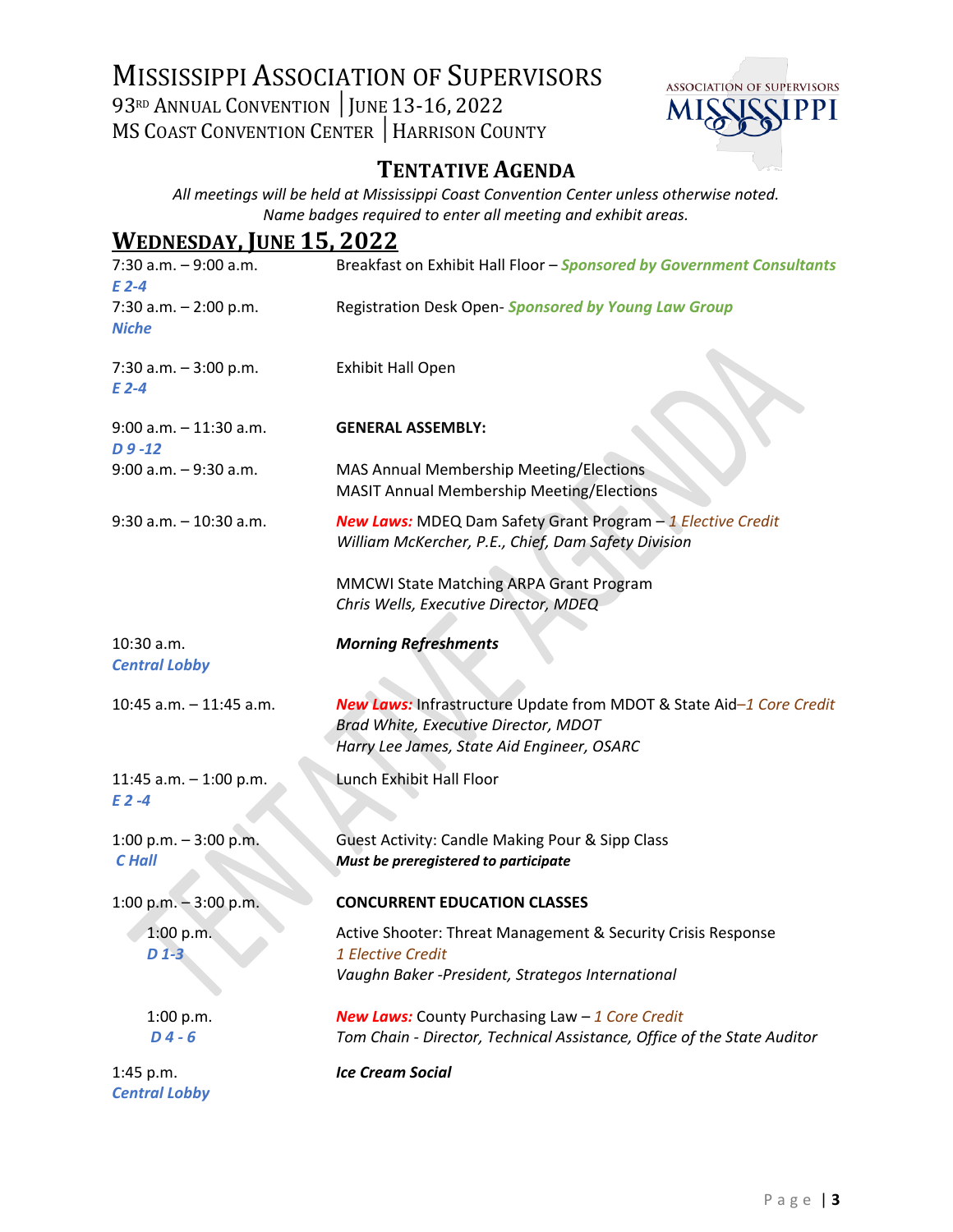# MISSISSIPPI ASSOCIATION OF SUPERVISORS 93RD ANNUAL CONVENTION | JUNE 13-16, 2022 MS COAST CONVENTION CENTER │HARRISON COUNTY



### **TENTATIVE AGENDA**

*All meetings will be held at Mississippi Coast Convention Center unless otherwise noted. Name badges required to enter all meeting and exhibit areas.*

# **WEDNESDAY, JUNE 15, CONT'D**

#### **CONCURRENT EDUCATION CLASSES:**

| 2:00 p.m. | <b>New Laws:</b> Rural Fire Truck Program/Use of Rebate Funds/First |
|-----------|---------------------------------------------------------------------|
| $D$ 1-3   | Responders & Law Enforcement Benefits - 1 Elective Credit           |
|           | Mike Chaney, Commissioner of Insurance & State Fire Marshall, MID   |
| 2:00 p.m. | <b>New Law:</b> Find Out How Cash in Lieu Can Help Improve Employee |
| $D4 - 6$  | Health Care Benefits - 1 Elective Credit                            |
|           | Derrick Surrette, Executive Director, MAS                           |
|           | Richard Cothern -President, Gulf Guaranty                           |
|           |                                                                     |

#### **THURSDAY, JUNE 16, 2022**

| $8:30$ a.m. $-10:00$ a.m. | <b>Closing Honors Ceremony</b><br>Beau Rivage, 875 Beach Blvd, Biloxi                                                 |
|---------------------------|-----------------------------------------------------------------------------------------------------------------------|
| 8:30a.m.<br>9:00 a.m.     | <b>Breakfast</b><br>Ceremonies Begin                                                                                  |
| 6:00 p.m.                 | Annual Cookout - Sponsored by C Spire, Puckett Machinery, Truckworx<br>Point Cadet Pavilion, 121 Cadet Street, Biloxi |